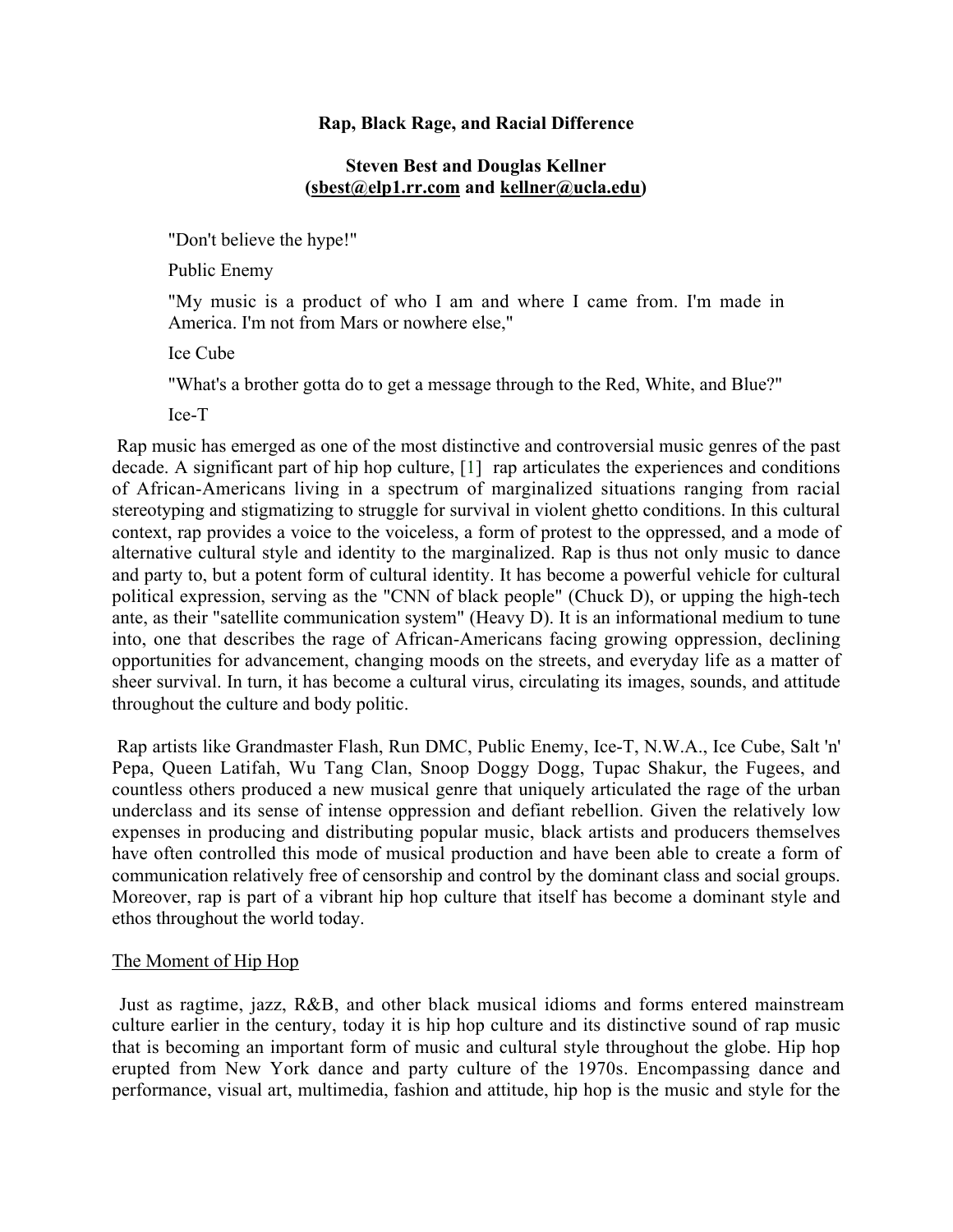new millennium. A highly protean and assimilative cultural ethos, it is here to stay, as it absorbs new influences, is appropriated throughout myriad cultural forms and forces across the globe, and has become a major mode of the global popular.

Hip hop culture is intense body culture; it finds its expression in dance and gesture. Expressive, dynamic, and energetic, hip hop gave rise to new forms of dance like break-dancing, while gesture, movement, and bodily rhythm is a key aspect of its cultural style as well as musical performance. Hip hop is a highly vocal culture and rap music provides its voice and its sound. Drawing on the sonorities and inflections of the the rhythms of everyday vernacular discourse, as well as the sounds of traditional music, creative use of previous musical technology, and appropriation of new musical technologies, hip hop is noisy, oral, and rhythmic, providing a soundtrack for life in a high-tech world of rapid transformation and turbulent change. Hip hop is also highly visual, creating its distinctive art form of graffiti and urban art, as well as fashion (B Boy, wild style, and ghetto street couture) that provides extremely strong visual imagery, which also serves as models of fashion and badges of cultural identity and belonging. Together, these forms provide a vivid hip hop spectacle, providing style, identity, politics, and a way of life for individuals throughout the world.

Rap is thus the voice and sound of hip hop culture while dance and bodily movement enact its rhythms and moves; graffiti inscribes spatial identity and presence and fashion provides subcultural style; music videos present a compendia of hip hop's sounds and images; and digitized multimedia furnish a sign of its migration into new cultural terrains and the next millennium. Encompassing style, fashion, and attitude, hip hop culture thus becomes a way of living, a genuine subculture and way of life, appropriate for the postmodern adventure.

Indeed, rap embodies a postmodern aesthetic, absorbing every conceivable musical style--R&B, funk, soul, reggae, techno, pop, house--while migrating to every national culture, local scene, and realm of culture. In turn, hip hop and rap have influenced all other musical styles and culture, involving a breaking down of boundaries between music, image, spectacle, and everyday life. Hence, rap is becoming the familiar soundtrack to postmodern technoculture, part of advertising, film and TV, and the new digital and multimedia culture. As it knocks down borders between musical styles, absorbing every conceivable type of music, rap crosses the national borders of the world becoming a key component of global culture. Rap is currently rocking the casbah and the ghetto, rolling across the mountains and the deserts, hopping across oceans, and becoming hip to cyberspace and the new technologies, bringing sound and attitude into digital space. Firmly ensconced in cyberspace and everyday life from London to Los Angeles, rap is becoming the flagship of the global popular, bringing style, attitude and voice to marginalized groups and hip entrepreneurs who package its sounds to a growing audience throughout the world.

Hence, in the postmodern global cultural scene hip hop now rules. A dominant cultural form in many parts of the world, hip hop is hybridizing and localizing, producing new cultural matrices from Sao Paolo to San Francisco. Rap articulates the hip hop ethos and gives voice to the subcultures that are producing and circulating it. As a new and democratizing cultural force, rap levels the playing field, opening doors to new cultural players, circumventing the old guard and corporate sharks ready to pounce on and exploit all new alternative cultures. Circulating ideas,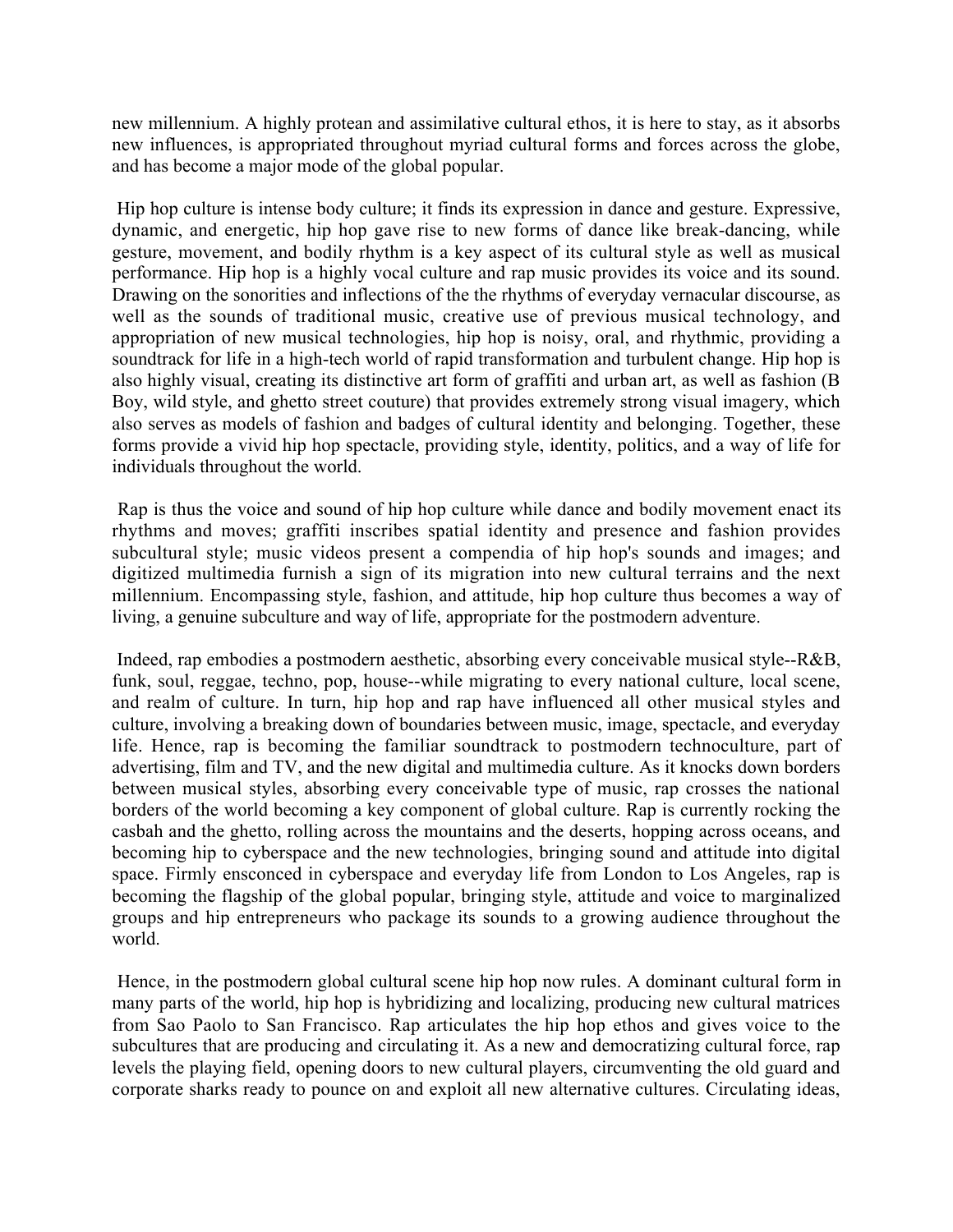images, sound, and style, it is becoming central to the new multimedia global culture and is an expression of a multicultural world with no borders and limits. Given to excess, it explodes boundaries of good taste and cultural propriety, bringing a new loud, plebeian and disruptive ethos into the interstices of the mainstream, announcing a multicultural and potentially subversive presence, as well as vitality of marginalized culture in the new world (dis)order.

An organic expression of urban hip hop culture, rap quickly became the distinctive sound of African- American anger, rebellion, cultural style, and contemporary experience. Anticipated by the ground-breaking work of the West Coast-based Watts Prophets and New York area Gil Scott Heron and the Last Poets in the early 1970s, the current configuration of rap emerged out of Sugar Hill Gang's 1979 "Rapper's Delight" and Grandmaster Flash's 1982 hit "The Message." Hip hop culture began developing its style, sounds, and ethos in New York party scenes in the Bronx, Brooklyn and other ghetto areas in the late 1970s. By the 1980s, a whole cycle of New York-based hip hop and rap artists emerged to public attention, including Grandmaster Flash, Afrika Bambaataa, Run DMC, Eric B and Rakim, Big Daddy Kane, KRS-ONE, Tone Loc, Salt 'n' Pepa, Queen Latifah, and Public Enemy. Russell Simmons founded his Def Jam music label, winning wide-spread distribution for many artists now considered "old school," representing the first wave of rap.

East coast rap ranged from the black nationalist fervor of Afrika Bambaataa and the Zulu Nation, to the radical politics of Public Enemy, to the feminism of Queen Latifah, to the emphasis on ghetto experience of Grandmaster Flash, Run DMC, and KRS-One. Yet it should not be forgotten that from the beginning there was a strong component of dance and party music connected with rap, that it was integrally bound up with a broader hip hop culture, and thus was a highly energetic and expressive cultural form.

The rap explosion and controversy would dramatically accelerate with the rise to national and then global influence of West Coast gangster rap. Anticipated by Ice-T, the "original gangster" (see Kellner 1995), it was N.W.A.'s 1987 album Straight out of Compton that prefigured a grittier, grosser, and more controversial form of gangster rap, extolling the dilemmas and pleasures of what became known as "thug life." N.W.A. ("Niggaz With Attitude") comprised a group of young African-Americans from the 'hood, including Ice Cube penning lyrics and singing, Dr. Dre composing and orchestrating, Easy E rapping, and DJ Yella and Renn performing, N.W.A. crystallized attention on a new gangster genre and musical idiom. In turn, Easy E put out his own record and split with the group, Ice Cube and Dr. Dre also separated from N.W.A. and produced their own records, and Suge Knight formed Death Row Records, which released Dr. Dre's influential The Chronic in 1992 and then signed on Snoop Doggy Dogg and Tupac Shakur, who would become highly controversial rap megastars.

Meanwhile, the East coast put out its version of G-rap, with Wu Tang Clan creating a sensation through its hard, gritty urban sounds. Sean "Puff Daddy" Combs and his label Bad Boy Entertainment, featuring The Notorious B.I.G. brought a NY urban ghetto realism into rap, while the Fugees imported funk and R&B into the rap sound. A wide range of younger rap artists spun off of these groups and erupted from seemingly every corner of ghetto (and sometimes black middle class) life.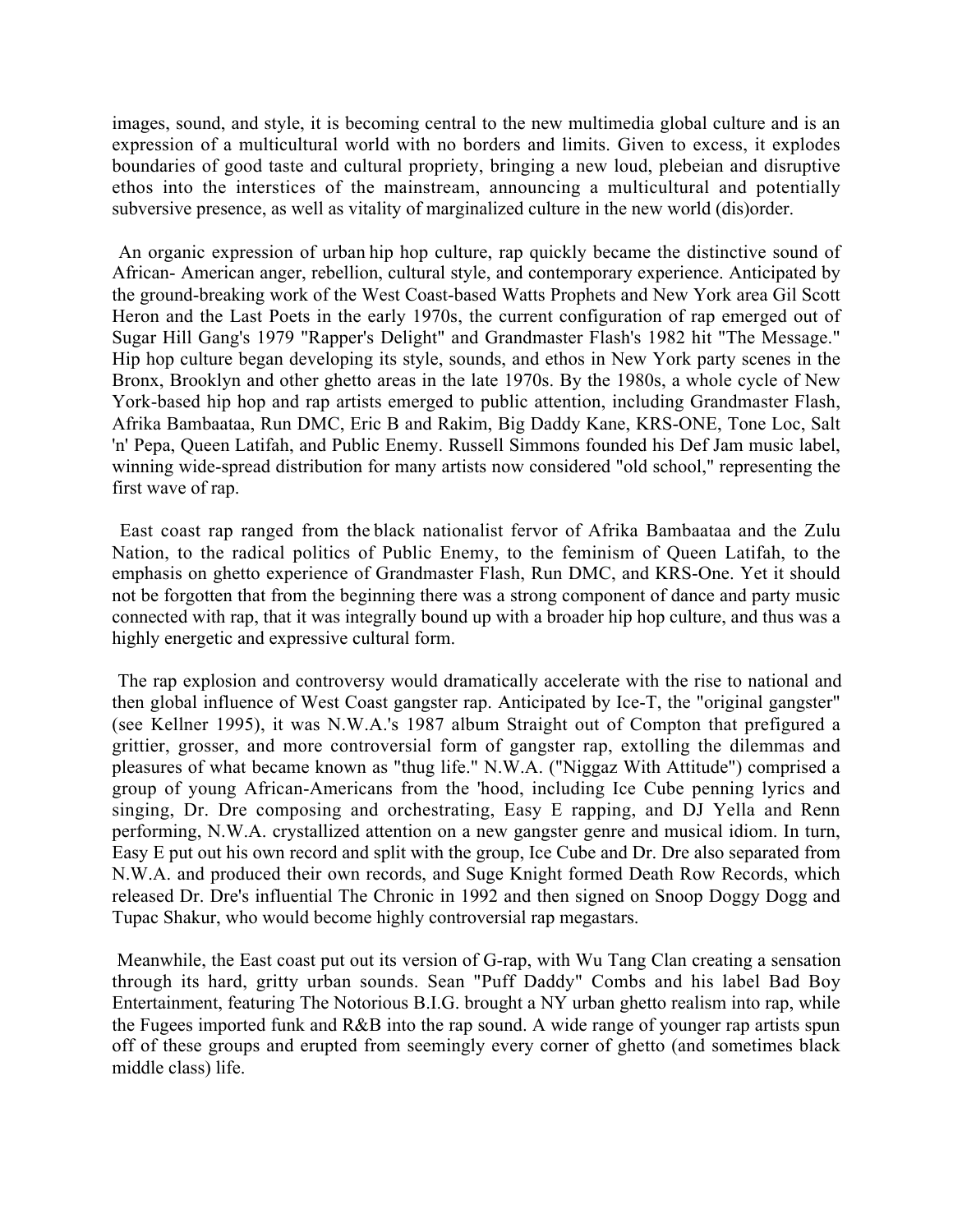In the mid-1990s, spectacular feuds between East and West coast rap groups broke out with highly publicized shoot outs and the murder of Tupac and The Notorious B.I.G. Following the bizarre ruptures of divisions between art and life in G-rap, with the artists living and dying the violent scenarios they were performing, [2] a movement to stop the violence, to heal the rifts between East and West, emerged as did what became know as "New School," or "Now School," building on and going beyond the sounds of the "Old School" (now interpreted largely as the first wave of East Coast rap but in some genealogies including early gangster like N.W.A.). New York groups like De La Soul and The Fugees produced less harsh rhythms, more affirmative and romantic lyrics, and new fusions with Soul, R&B, and pop. Wyclef Jean and Lauryn Hill spun off the Fugees to create their own megahits and the multiple Grammies, including best album of the year, won by The Miseducation of Lauryn Hill in 1999 showed that rap had matured, entered the mainstream, and gained recognition as an significant musical idiom. [3]

Thus, today, rap covers a large spectrum, ranging from the urban fury of gangster rap to the rural fusion of blues and rap in Arrested Development, to the educated raps about black history of Chuck D, to the poetic and political discourses of the Disposable Heroes of Hiphoprisy, to the G-funk melodies of Snoop Doggy Dogg and celebrations of thug life by the late Tupac Shakur. It is therefore a mistake to identify the genre of rap per se with its most extreme expressions such as gangsta rap, as there are countless varieties of urban rap, suburban rap, rural rap, rap and soul fusions, reggae rap, Latino rap, white rap, and even Christian rap groups, so the genre is highly flexible and can be used for a variety of purposes.

Yet it is gangster rap, G-funk, or what we'll call "G-rap" that is still the cornerstone of rap's billion dollar plus market, an authentic voice of organic hip hop culture, and probably the genre that elevated rap to the global popular. G-rap provided a distinctive language, style, and attitude that made rap a significant oppositional form and subject of intense controversy. While breakdancing, graffiti, and other forms of hip hop have declined in significance, rap and the hip hop style enshrined in rap performance and music video have become a highly significant part of contemporary culture. Hence, our study below will focus on G-rap, saving engagement with other important rap and hip hop forms for later work.

#### G-Rap from Gangster to Funk

Much rap music provides a spectacle of self-assertion with images of black rap singers threatening white power structures, denouncing racial oppression and police violence, and celebrating a diverse realm of black cultural forms extending from Afrocentric nationalism to the gangster lifestyle. With its staccato beat, multilayered sound, aggressive lyrics, in-your-face messages, and defiant style, rap provides a spectacle of revolt and insurrection in its live performances, music videos, and recorded forms. Blasting out of boom boxes in the ghettos, roaring from car stereos, and blaring from home sound systems, rap provides a cascade of sounds threatening middle class order and decorum and the powers that be.

Some rap singers cultivate the outlaw and rebel image through their clothes, their life-styles, and in many cases their crimes, serving as a warning of the rage and violence seething in underclass ghetto communities. But other rap artists engage in political rap, or "conscious rap," seeing themselves as "knowledge warriors" and spokespeople for an oppressed underclass. "Organic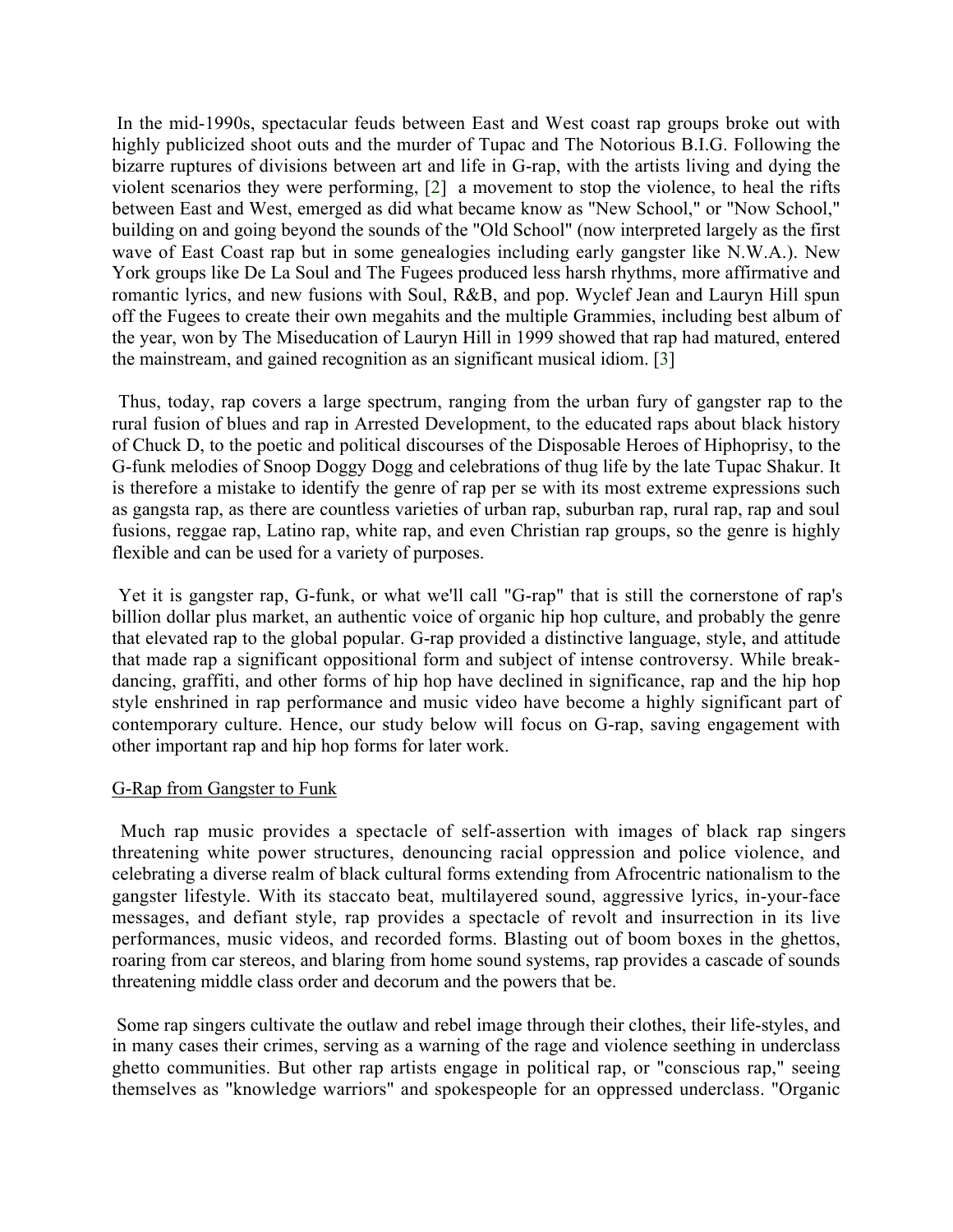intellectuals" (Gramsci) of the underclass, political rap warns that subordinate groups have periodically mobilized their anger into political struggle and insurrection. Other rap artists articulate a variety of black cultural styles, ranging from Afrocentric black nationalism to cool and funky urban hedonism. Rap thus points to the diversity of the African-American community and is itself a musical genre that makes its audiences vividly aware of the differences between various social groups in U.S. society and the oppression of the underclass.

Although there were rap artists in the 1970s, it was in the 1980s that rap became massively popular, coming of age during the Reagan-Bush era. As a result of conservative attacks, the 1980s was a period of immense hardship for blacks as the Reagan right shifted wealth from the poor to the rich, cut back on welfare programs, and neglected the concerns of blacks and the poor. [4] During this period, the standard of living and job possibilities for African-Americans declined and living conditions in the inner-city ghettos deteriorated with growing crime, drug use, crack cocaine, teen pregnancies, AIDS and sexually transmitted diseases, gangs, and urban violence.

Stylistically, rap music arguably stands between the modern and the postmodern, deploying postmodern techniques of sampling, quotation and collage of various sounds for modern purposes of self-expression and articulating social critique and rebellion. [5] Rap has a close relation with musical technologies and can be seen as a form of technoculture, for while it depends heavily on the voice and diction for its effects, its production involves highly skilled use of new musical technologies. While early hip-hop music mocked the technical sophistication of disco through the medium of a technically versatile DJ's manipulation of turntables, and while some early rap was technically primitive, later rap evolved into a highly complex tapestry of sound, using sampling, multi-track overlay, computers, and a variety of sophisticated mixing techniques. There is, in fact, often not much "real" or "original" music, but simply basic drum beats and guitar riffs, overlaid with recorded sounds.

Starting around 1987-88, Public Enemy and other rap groups began experimenting with multilayered sound collage, appropriating sounds from contemporary media culture, everyday life, and the archive of the voices of black radicalism. Thus, the DJ or mixer, such as Public Enemy's Terminator X, plays an important part in the production of the sound of rap and is often respected accordingly. At this moment, rap articulated with a postmodern aesthetic of sampling, quotation, and appropriation, thus becoming part of the postmodern turn in culture (on postmodern aesthetics, see Best and Kellner 1997, Chapter 3).

In particular, rap groups "sample" previous music (also known as "sonic shop-lifting"), sometimes respectfully in the manner of quotation, sometimes ironically in the mode of juxtaposition, and sometimes satirically or critically by counterpoising a romantic love song with misogynous lyrics or violent street sounds. Rap groups regularly sample black classics like James Brown, but also engage in crossover poaching with DJ Jazzy Jeff and the Fresh Prince ironically sampling the "I Dream of Jeannie" theme for their rap "Girls Ain't Nuttin' But Trouble." The group De La Soul created something of a scandal by sampling an Aerosmith song in the early 1990s, but by now this is accepted as normal, as, for example, when Coolio sampled ("interpolated") Kool and the Gang's song "Too Hot" to make its catchy riff and lyrics more relevant for the 90s: " 'A mind is a terrible thing to waste'/That was the slogan/But now it's '95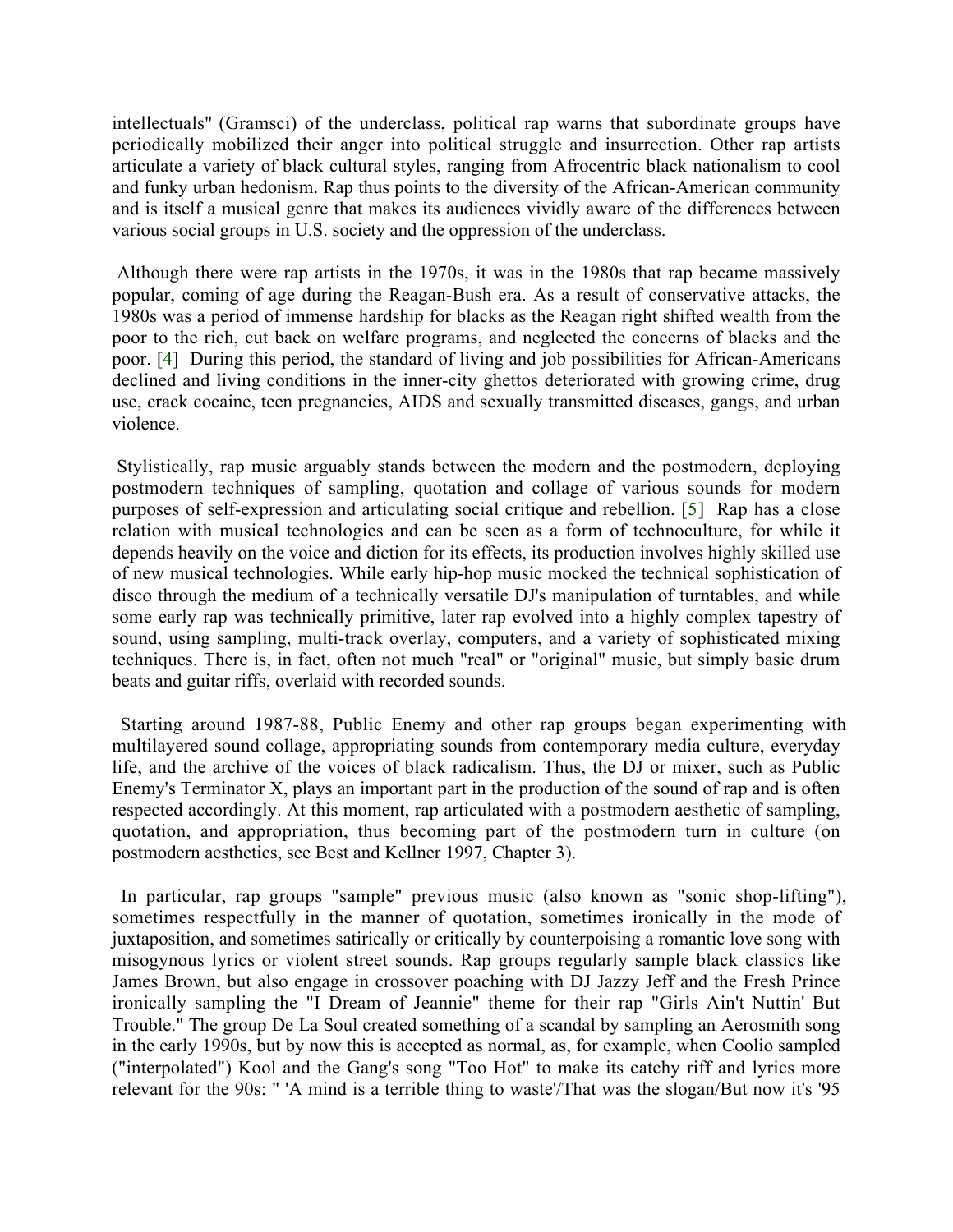#### and its 'Don't forget the Trojan.'"

In a postmodern media culture, there is evident pleasure in quotation, sampling, and mixing material from different sources and eras. Houston Baker accordingly describes rap as "postmodern" by virtue of its "nonauthoritative collaging or archiving of sound and styles that bespeaks a deconstructive hybridity. Linearity and progress yield to a dizzying synchronicity" (1993: 89). Like other postmodern artistic products, rap is eclectic and pastiche-oriented, and subverts modernist notions of authorship. But from the perspective of Jameson's concept of postmodern culture, marked by depthlessness, the absence of affect, the disintegration of the authorial voice, and so on, rap appears to be modernist in form. Creating highly expressive modernist collage, the best rappers have distinct voices, styles, and messages, often related to modern politics. Thus, rap draws on both modernist and postmodernist strategies and is between the modern and the postmodern (for further explication of this claim, see Kellner 1995: 147f).

# A Sense of Time and Place

When listening to rap, one immediately notices that it is a form of articulating identity and selfassertion. The rap artists frequently call attention to their origins, usually grounded in a particular region like South Central Los Angeles, the Bronx, or Compton; thus there is a highly articulated awareness and sense of place in rap music. In particular, rap is frequently a music of the 'hood, that arises from distinct neighborhoods where identification with place supplements the strong identification with race and is certainly stronger than identification with the nation.

Rap also functions as a means of affirming and constructing individual identities for the group or rap artist. This identity may border on narcissism and a materialism that brags of its record sales and material possessions, as well as a macho bravado that boasts of being kick-ass tough, but it is also a key mode of assertion in an environment hostile to any form of African-American self-expression. It also situates the rap artists in their specific milieu, gaining identity and authenticity from being located in a specific space and time.

Rappers also frequently state the time in which they are rapping ("Ice-T, 1991, mother fucker, you should have killed me last year"). They are frequently asking the question, "What time is it?" and answering: Time to Wake Up! Flavor Flav of Public Enemy wears a clock around his neck and rappers situate their work in a specific time and place, often signalled in music videos by newspapers, graffiti, or graphics, as well as the lyrics. Rap tells us that it is the time of conflicts between the dominant and subordinate race, gender and class forces, that it is time for change, that it may be the fire this time, that apocalypse is on the horizon, that its time for change.

Thus, rap undercuts the placelessness, timelessness, and contextlessness of much popular music, especially the schizophrenic play of signifiers of music video, with a drive to contextualize, narrativize, and signify. The rap singer wants you to know who she or he is, where they are from, what time it is now, and what is happening. The images of the music videos show specific urban sites, often the ghettos of the underclass. Ice T's videos of the songs in "Original Gangster" show him in the 'hood, experiencing the stories he narrates in his songs, as do many videos of N.W.A., Ice Cube and other ghetto-based rap artists. The images and lyrics show and tell us that it is a time of intense poverty and differences between the haves and the have nots, that it is a time of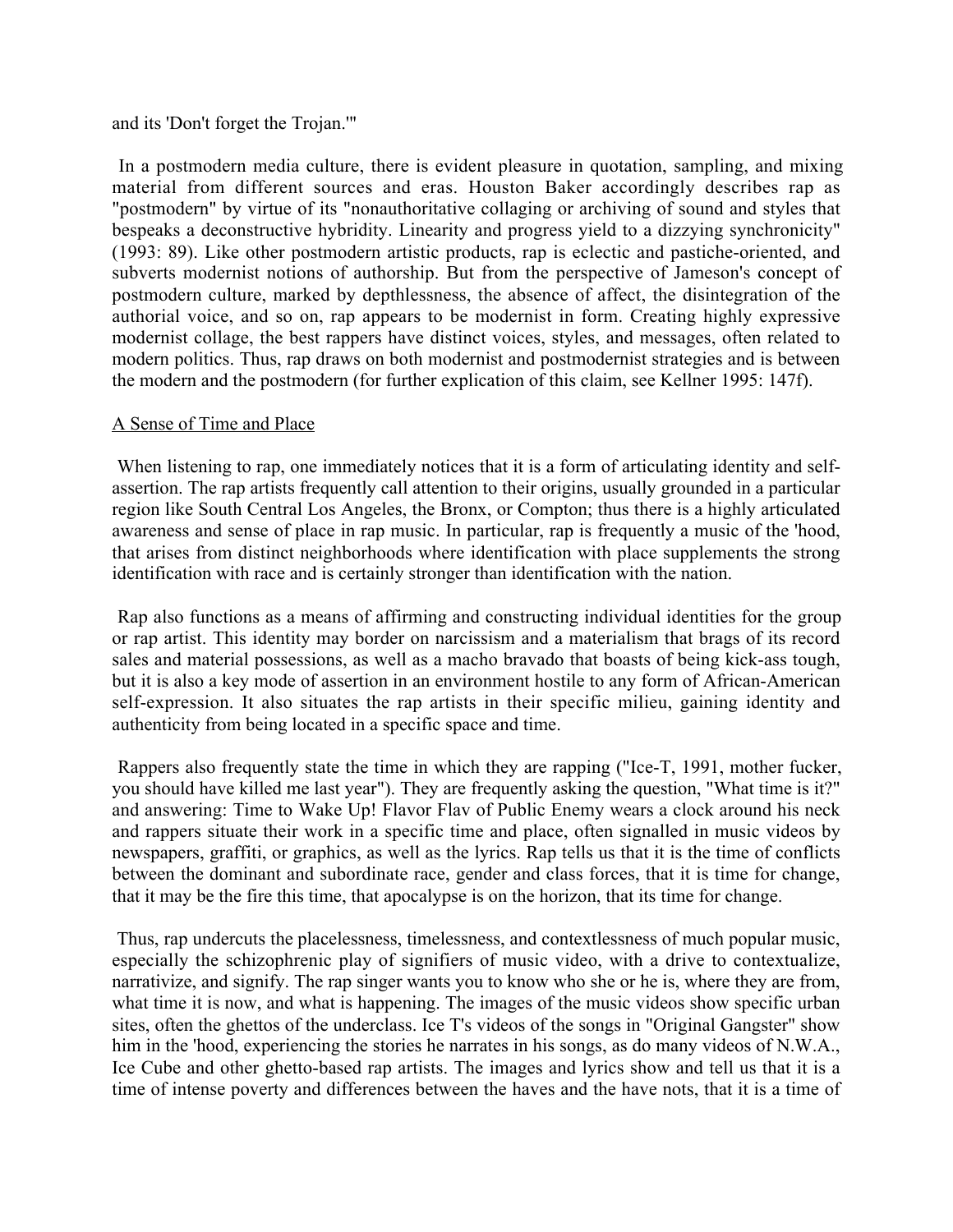urban crime and violence, a time of gangs and drugs, a time of STDs, HIV, and AIDS, a time of buck-wilding and extreme sexuality, a time when the urban underclass is striking out and striking back, and thus is a tense and frightening time for the culture at large.

The lyrics and images of rap stars like Ice-T and Ice Cube anticipated the L.A. uprisings, which henceforth became a significant part of the iconography of rap. Thus, rap engages a specific political era and spaces, showing what is going on in the urban underclass and its rage and fantasies at the end of the millennium. Public Enemy's music video of "By the Time I Get to Arizona" shows black revolutionaries going to Arizona to protest the state banning of the Martin Luther King day holiday and depicts them assaulting white politicians and attempting to bring revolution to the state. Their video of "Shut it Down" also projects images of black revolution, evoking the legacy of Karl Marx, Malcolm X, the Black Panthers, and Angela Davis, with the PE rappers calling for the shutting down of the system of exploitation and oppression.

The rap spectacle therefore resists the ruptures of signification within much music video in favor of narrativization and contextualization, telling their stories and getting out their messages. Indeed, voice, lyrics, and rhyming are very important in rap which can be read as an acronym for Rhythm And Poetry. The songs are often long, highly complex, and expressive, continuing an African-American tradition of extended stories with individual variations each telling, as well as drawing on the forms of the solo riffs of rag-time, jazz, and the blues. Rap continues earlier African-American traditions of "signifying" and "playing the dozens" (Gates 1988), involving ritualized verbal contests to demonstrate verbal dexterity, mental acumen, and creativity. The "dissing" of other rap groups, women, and white politicians reproduces the African tradition of the toast or boast, rendering some rap highly confrontational.

Yet other rap artists are like a minister in the black church, with a message for the audience, which the rapper conveys in distinctive ways, and like in the black church, rappers often have choruses in the background. Rhyming in complex patterns, rap songs create tension between the spontaneity of the performance and the fixity of the lyrics. Thus, in opposition to fragmentary, disconnected, flat, and one-dimensional postmodern texts, which only refer to themselves or lack depth of meaning, most rap music strongly signifies and the collaging often adds up to a political statement, rather than fragments of nonsense. This approach identifies with politics like '60s black radicalism or Afrocentrism, and uses transgressive sounds such as the noise of police cars, helicopters, bullets, glass breaking, and urban uprisings in order to underscore the tension, desperation, and violence in the inner cities.

Rap thus involves an articulation of black aesthetics, experience, style, and cultural forms in a hybridized synthesis of black culture and new technologies. By the late '80s, Rap replaced R&B as the most popular music for young blacks, but the largest audience for rap music is white suburban youth, thus continuing the phenomenon of the "white negro" diagnosed by Norman Mailer in 1957. [6] According to Mailer, American existentialism, unlike its European counterpart, is based primarily on mood and feeling, rather than theory à la Sartre and others; it finds its first major expression in the "hipster," the cool white cat who drops out of white culture- -condemned as staid, boring, affectless, corporate, and conformist--in order to enter the exotic world of black culture with its mesmerizing rhythms and powerful expressions of sexuality and soul. Fleeing from the culture of "spiritual death," where the dominant norms are consumerism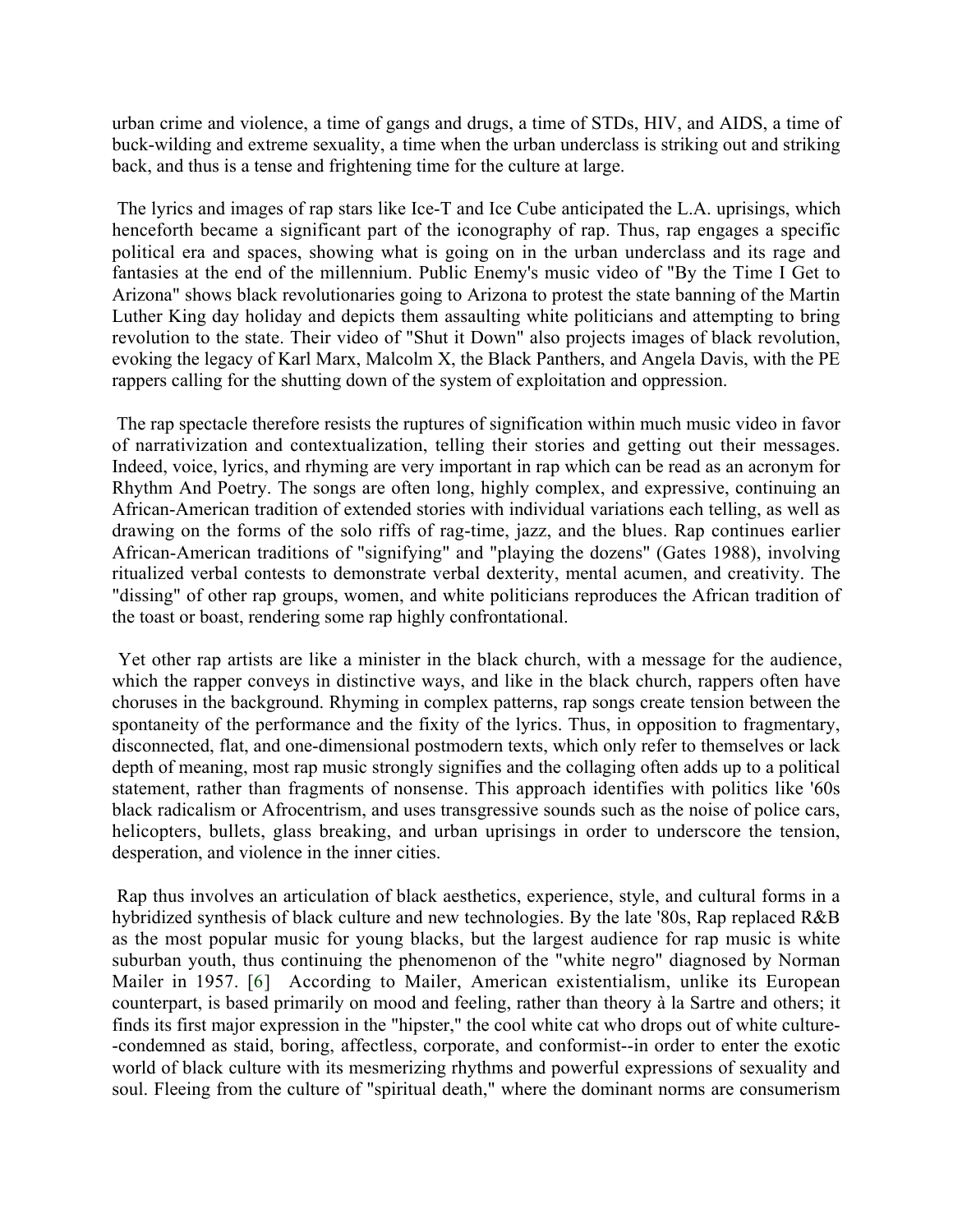and careerism, the "white negro" finds passion and creativity in a far more vital black culture. From jazz to rock and roll to rap, many whites males have identified primarily with black music, language, dress, and style.

Young suburban whites identify with rap because they too feel deeply alienated and rebellious, and like to identify with the "gangsta" image, such as "the wigger" subculture which appropriates the forms of black culture for oppositional white identities. As Ray Mazarek, the keyboard player for the Doors put it in a VH1 interview, without black culture, Americans "would still be dancing tippee-toe to the minuet." In fact, rap is a global popular with rap groups appearing on every continent in various languages and cultures. It is a product of the African diaspora, drawing on a wealth of African traditions and its rhythms, rhymes, and rebellions strike a responsive chord throughout the postmodern global village, suggesting the existence of a yet-to-be-organized Youth International of the disaffected. Especially "gangsta rap" flaunts disrespect for the authority, laws, and norms of white culture.

As is clear in songs like Ice-T's "Mic Contract," the microphone is seen as a symbol of power, a phallic extension or gun, that enables rappers to engage in sublimated warfare. Rap reveals that the word "nigger" has been appropriated by African-Americans in various ways, either as a positive term of endearment and solidarity, as a term of hostility toward a peer, or as a political identity for a member of an oppressed class, such as when Ice-T insists in "Straight up Nigga" that "I am a nigger, not a colored man, negro, or black," terms widely accepted by white culture that euphemize the actual conditions faced by blacks, and which the word "nigger" refuses to tidy up.

Much rap music attempts to communicate the plight of young blacks in the inner cities and, especially, to call attention to the problem of police violence which they confront on an everyday basis. While the police are supposed to "serve and protect," young blacks find instead that the cops are there to harass and exploit, and that these "guardians of the peace" in fact pose one of the gravest dangers to the community--as well dramatized in films like Menace II Society, or the Mark Fuhrman tapes during the O.J. Simpson trial which one African- American commentator described as an appropriate soundtrack for the Rodney King beating. In "Body Count," Ice-T satirically reflects on the white utopia of Ozzie and Harriet and the Cleavers, as a time and place where cops would help a kitten down from a tree. Nowadays, in the inner cities, Ice-T notes that "Shit ain't like that!" Every day, from L.A. to New Orleans, Philadelphia to New York, the complaints of the rappers are confirmed as white police have been caught beating and killing blacks, ordering their execution, imprisoning them on bogus charges and planted evidence, and shaking down their communities for whatever blood money they can extort, often from the poorest of poor. To these conditions, N.W.A. dedicated their anthem, "Fuck tha Police!"

Tupac Shakur's Me Against the World (1995) paints an especially vivid portrait of life in the inner city. Titles like "If I die 2nite" and "Death Around the Corner" describe the danger and paranoia of living in no- peace zones where bullets fly more than birds, while "Me Against the World," "So Many Tears," and "Fuck the World" express both sadness and rage concerning this plight. Reminiscing about his past, he tells us:

I was raised in the city,

shitty ever since I was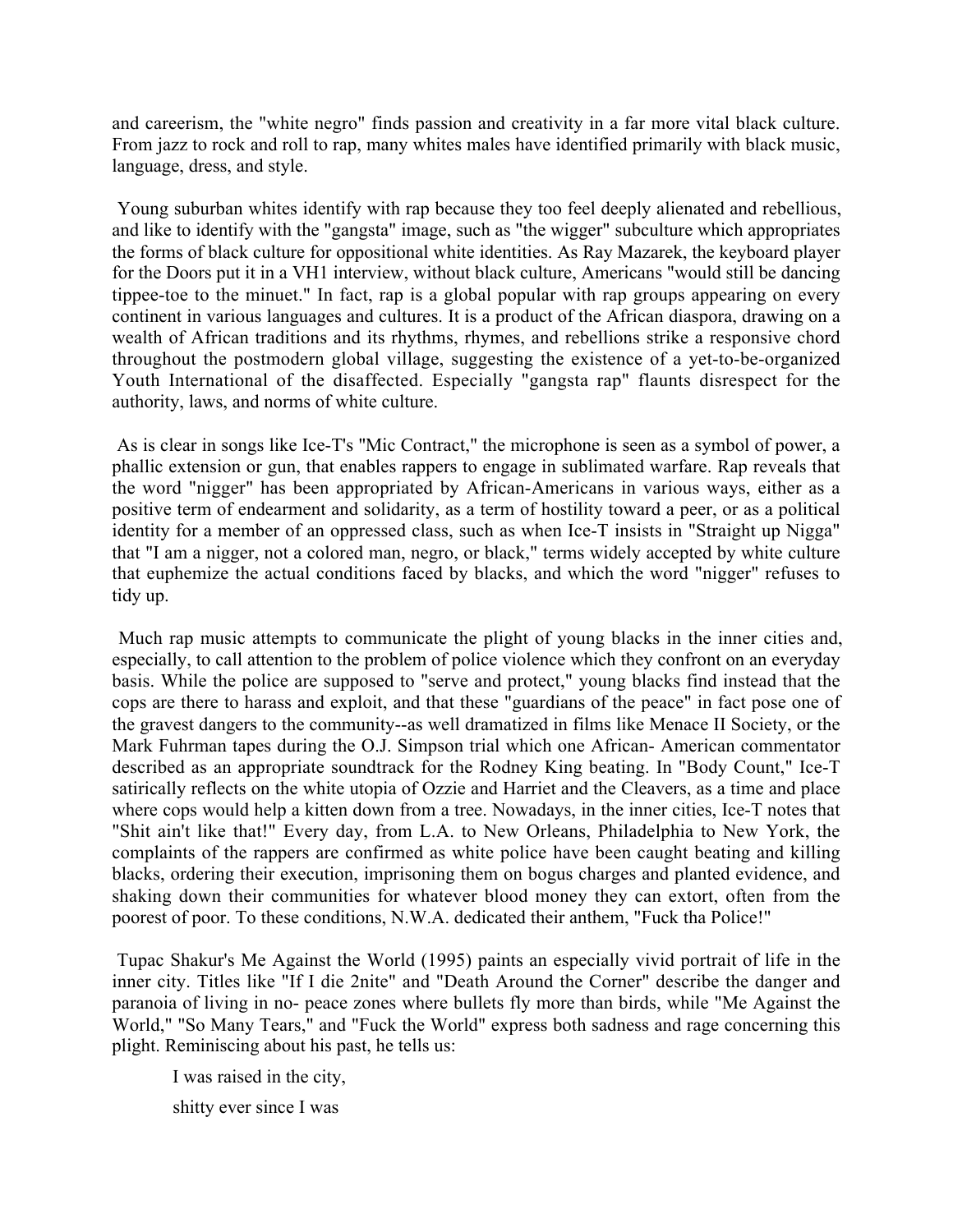an itty bitty kiddy, drinkin' liquor out of my mama's titty. And smokin' weed was an everyday thing in my household, and drinkin' liquor `till you're out cold.

Shakur regrets his mother and the preachers couldn't save him from a life of drugs, drunkenness, and violence. Although he often appeals to God and affirms struggle and hope, he condemns the world that has taken so many of his friends ("I've lost so many peers/I shed so many tears") and which threatens to take his own young life at any moment: "Fuck the world 'cause I'm cursed/I'm havin' visions of leaving here in a hearse. . . . Will I survive to the morning to see the sun?" The paranoia of life is intense: "If you're black, you'd better stay strapped," or: "You want to last? Be the first to blast." The expectation of death is especially heightened in Shakur's "Death Around the Corner," which opens with his young son asking him why he is standing by the window with his gun and the father answering that: "My destiny is to die." The rapper explains that "I guess I've seen too many murders" and is prepared for more violence at any moment. Still, he is not afraid to die, figuring that any place will be better than the ghetto: "Don't shed a tear for me nigga/I ain't happy here."

# The Politics of Rap

As concerned citizens and activists, some black rappers consider themselves to be "knowledge gangsters," such as Black Liberation Radio activists like Mbanna Kantako and Zears Miles, who raid U.S. scientific and military documents in particular to find evidence for economic, cultural, and biological warfare against blacks (Fiske 1994). Translating information from white systems into black terms, knowledge warriors reconstruct mainstream or suppressed knowledge into "blackstream knowledge," thus using information and knowledge as tools of struggle and counter-hegemony. Some of this is the black version of a politicized Pynchonian paranoia that mines white information systems for clues as to how white America is preparing genocidal attack on the black population. Paranoia is in fact rampant in the black community; for instance, 1990 polls showed that one-third of African-Americans found it plausible that AIDS had been deliberately created by the government and white scientists as a form of chemical warfare against their people, seeing it more as a "black disease" than a "gay disease," [7] just as many believe the liquor and tobacco companies have targeted black people in specific to hawk their poisons.

Some rappers attempt to play a positive role in their community. The initials of the group KRS-ONE are short for "Knowledge Reigns Supreme Over Nearly Everyone" and the rapper urges his people to put aside the gold chain and braggadocio and to straight out tell people what is happening in the black community. KRS-ONE also began a Stop the Violence campaign--with song, record, and concerts--and published an article which argues that it is new technologies of violence that make it more lethal, that violence is thus a social problem that must be addressed, and that we must gain knowledge of what is accelerating violence, and then how to control the technologies and social conditions that are accelerating violent incidents. [8]

For many rappers, it is time to wake up, a time to do something, a time to get educated as to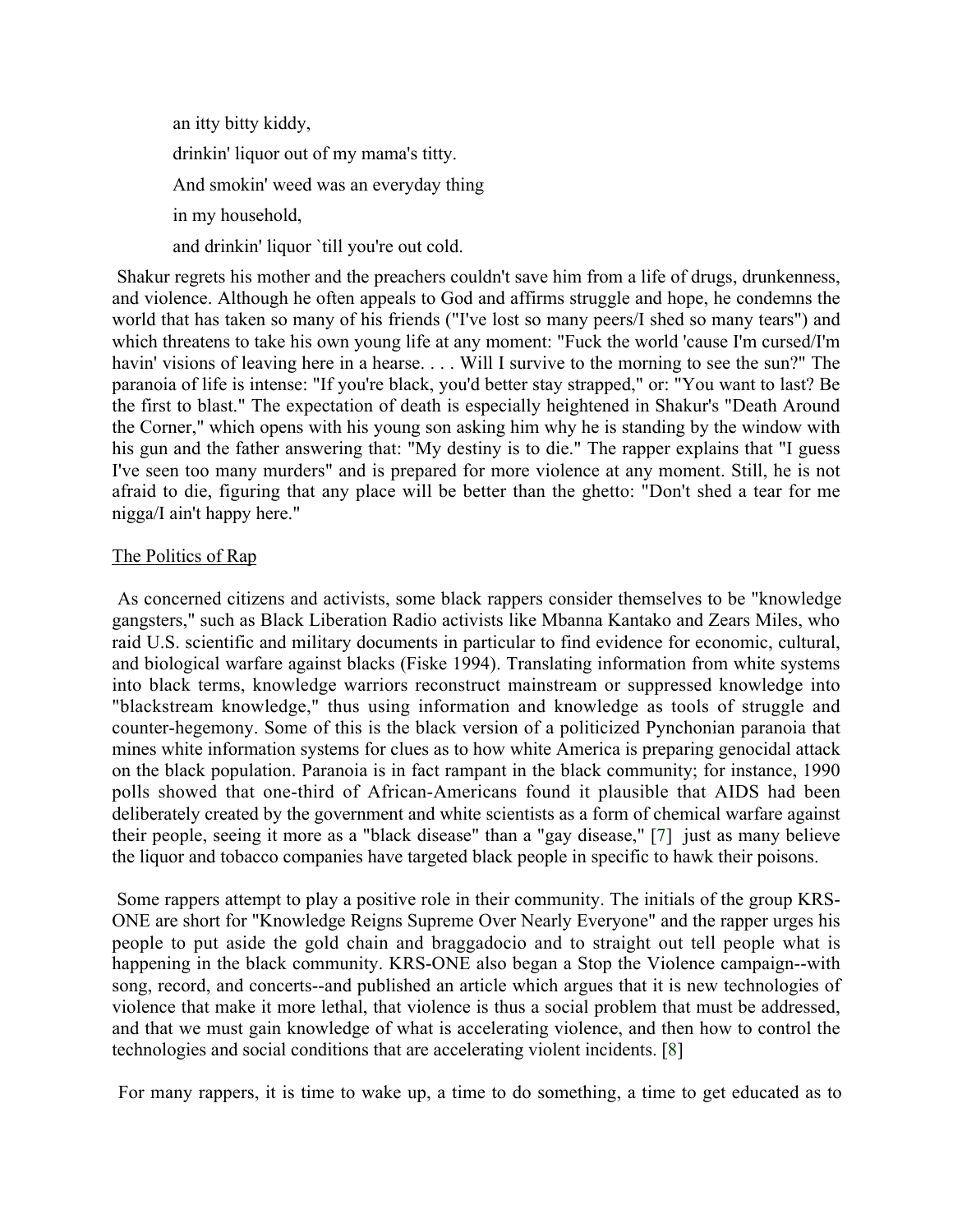what is happening, a time to think and act for oneself. "Don't believe the hype!" and "Fight the Power!" shouts Public Enemy. While some rap is sexist, some is mediocre, and some is just plain silly, the best rap music is intensely political and incarnates what Herbert Marcuse (1964) described as "the great refusal," refusing to submit to domination and oppression. Rap songs frequently invoke groups that *are* doing something, as well as the black radical heroes and traditions of the recent past, such as Malcolm X, the Black Panthers, H. Rap Brown, and MLK. Thus, certain forms of rap, like Public Enemy, are good examples of a political form of postmodernism that turns the forms of media culture against the established society.

On the other hand, there are more apolitical, narcissistic, sexist rappers like 2 Live Crew and Snoop Doggy Dogg who are consistently derogatory toward women, portraying them as good only for sex, and who are looking primarily for good times. Snoop's lyrics and cover art cartoons are a panegyric to a hedonistic lifestyle of gin and juice, chronic (highly potent weed), cars, sex, and money. The world of danger, paranoia, suffering, and oppression that Tupac has underscored is largely absent in the exploits of Snoop and the Dogg Pound. Snoop revels in his distance from it all. As the chorus in "For All My Niggaz & Bitches" celebrates: "Put your hands in the air/We don't care/About nothin' at all/Real niggers don't give a fuck nigger." Such attitudes have erased the distinction between pessimism and apathy. Like many other rap artists, Snoop is obsessed with being a "G," a gangster, a lawbreaker who smokes dope and kills with impunity. Indicative of the situation in the inner cities, his rage is directed against fellow blacks, not whites, and he brags "I never hesitate to put a nigger on his back"--as he does on Doggystyle in an argument over a woman, and as he was prosecuted for in real life, before being acquitted.

Snoop's rhythms are infectious, and his rhymes clever indeed, but his lyrics put women through a verbal shredder similar to the infamous Hustler cover featuring a naked woman being ground into meat. Doggystyle's cartoon-art portrays a woman merely as a hole to be filled by the man and the songs have hundreds of disparaging remarks toward "'ho's" and "bitches." In "Ain't No Fun, for example, Snoop and the pound swagger:

 I have never met a girl that I loved in the whole wide world. Well if [I] gave a fuck about a bitch I'd always be broke, I'd never have no motherfuckin' Indo to smoke . . . I have no love for her, that's something that I had in the past, you're just the latest 'ho. Now that pussy's mine,

so I'll fuck it a couple mo times, and then I'm through with it, there's nothing else to do with it,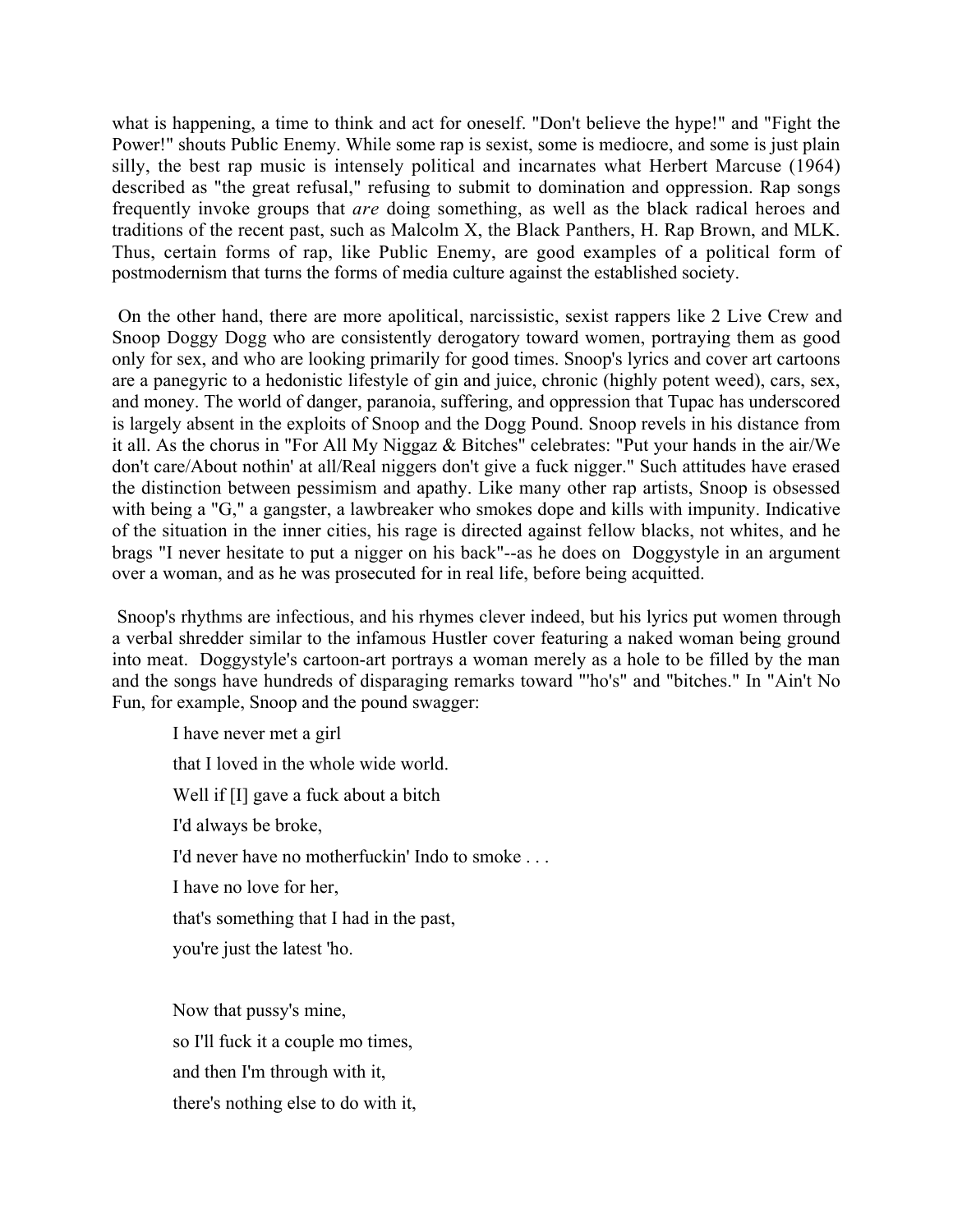pass it to the homies . . . It ain't no fun if the homies can't have none . . .

Use of the terms "bitches" and "'ho's" replicate sexism and oppression within the black community, showing clearly that an underclass is not necessarily an enlightened class, and prompting angry outcries by female rap singers. Queen Latifah, for instance, in her 1993/1994 hit music video and song "U.N.I.T.Y." calls for black solidarity and says indignantly: "Who you calling a bitch?!" A chorus tells the black woman audience, "You ain't a bitch and a 'ho" and "You gotta let 'em know." Women rappers also appear on Ice Cube's albums telling the male rapper that their sexism is unacceptable. Coolio, for one, seems to have heard the message, dedicating "For My Sister" to the "young black queens from the neighborhood scene who haven't lost their dream" and is repentant for using the word "bitch," saying:

Now I done used the word `bitch' a few times in a rhyme

But that was '95, so let me drop a line ...

Coolio knows that you ain't no 'ho

And its time to put you up on a pedestal . . .

For every nigger that ditched you

For every nigger that hit you

Accept my apologies for my brothers,

My sister . . .

Occasionally, sexist rappers attempt a lame defense of their language. In various interviews, Snoop claimed that he calls women bitches and 'ho's only to denigrate their tendencies to exploit men for their money, paying him and his friends attention only when they became successful. [9] Similarly, Tupac Shakur reveals in "Wonder Why They Call U" that men rightly call women bitches and sluts when they play men for money and ignore their responsibilities to their children while partying all night. In "Bitches 2," Ice-T sings that "Ladies we just ain't talkin' about you/`cause some of you niggers are bitches too," implying that anyone can be a bitch, male or female. Nevertheless, many rappers indiscriminately use these words, such that they are virtual synonyms for "women." Even Coolio's 1996 release--despite the apology that we cited above- enjoins men to "get your woman on the floor." Clearly, there is a far deeper misogyny in black male culture than rap artists care to admit--as well as in the white male community that buys and listens to rap. [10]

# A Contested Terrain

Thus, rap music, like U.S. society in general, is a contested terrain in which a variety of different, often conflicting and self-contradictory, positions are articulated. In addition to misogyny, Ice Cube and other rappers are not immune from the kind of racism they condemn when directed at them, making derogatory references to Korean- Americans and other racial minorities in their songs, while restricting the proud badge of "nigger" to African- Americans. In "Black Korea," for example, Ice Cube warns: "So pay respect to the black fist/or we'll burn your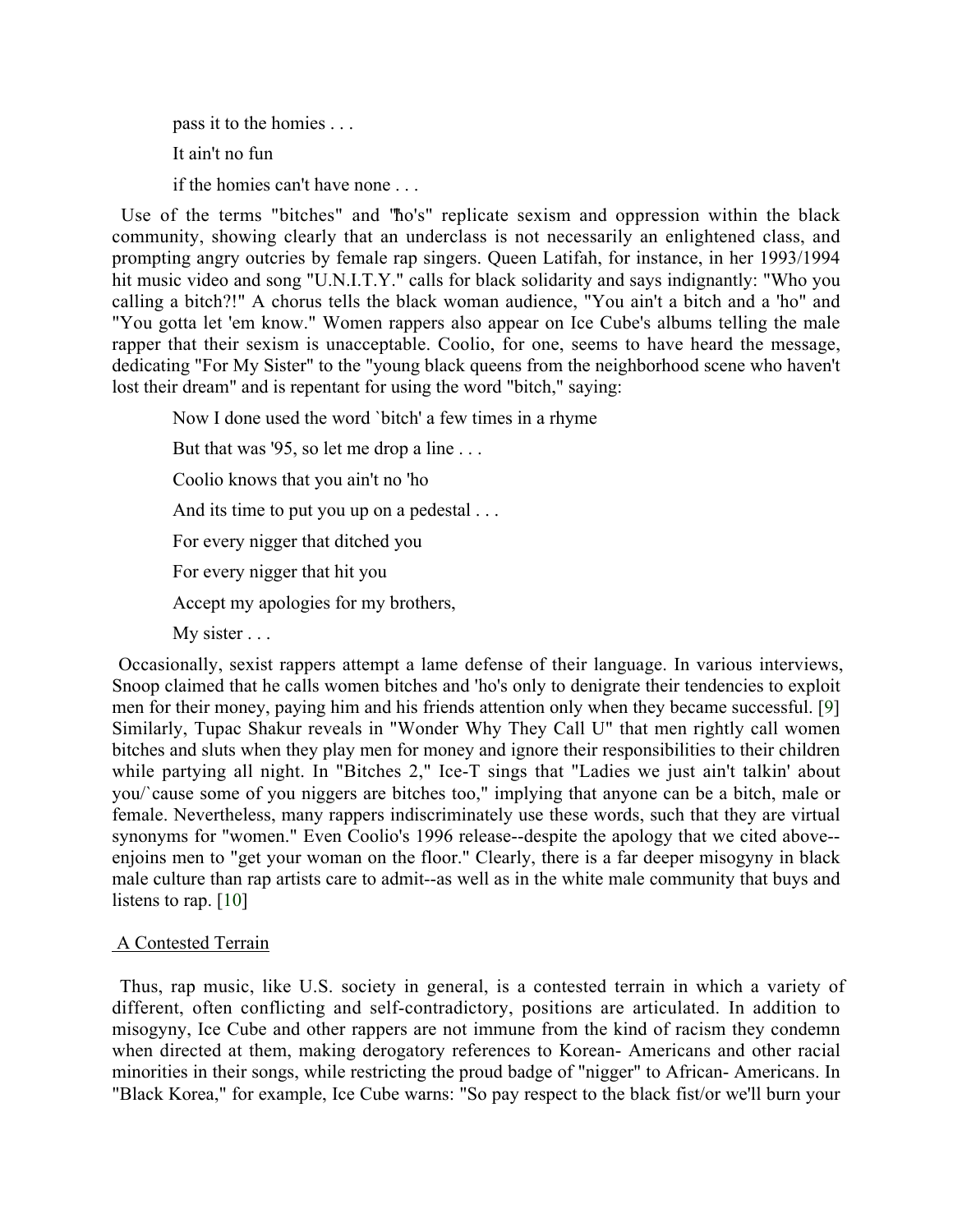store right down to a crisp," thereby inflaming serious racial tensions among minorities themselves that continue to erupt in bombings and killings, such as occurred between various minorities in Los Angeles and Harlem in 1995, leading to shootings and firebombings.

Snoop's lyrics indicate that drugs, alcohol, sex, and money are means of escape from systemic oppression, tranquilizers that dull the pain, but they also blunt the critical vision and will. Many rappers, political or not, uncritically reproduce violence in their music. Dr. Dre and Snoop Doggy Dogg play tough, with Snoop himself "Snoopy Dogg Killa" and pining, "How can I be the 'G' that I want to be?" Ice-T and Ice Cube adopt the "ice" metaphor, signifying their absolute coolness and hardness. Ice Cube describes himself as "America's Most Wanted" and choruses taunt "Fuck you Ice Cube" as he raps his radical rant. Ice-T is probably the most macho of all. He constantly evokes his own name, sometimes embellished with the refrain, "Ice, motherfucking T." He presents himself as the "baddest motherfucker around" ("I'm as hard as they come"), taunting the cops or anyone else to try to fuck with him and his guns. In "Mic Contract," he brags: "Violent? yeah, you could call me that. Insane? you're on the right track." While he draws an extended parallel between the microphone and gun as symbols of power, Ice-T wants us to know he really lives the life of crime; indeed, this "cop killer" wants to distinguish himself from pseudo-tough rappers to claim the mantle of "O.G., Original Gangster."

Thus, in much rap music, "black pride" mutates into overweening hubris and machismo taken to absurd extremes. It quickly becomes clear that many rappers only condemn violence when it is directed against them; otherwise, they celebrate it, internalize it, and embrace it as an ethos and means of self expression. In fact, during the mid to late-1990s, violent episodes between East Coast and West Coast rappers erupted in response to members of each group dissing other groups, translating the violence of the music into violent acts. In November 1994, West Coast rapper Tupac Shakur was shot and wounded in New York, claiming he was set up by, among others, Randy "Stretch" Walker, a producer employed with East Coast rival rap firm Bad Boy Entertainment. Exactly one year later, Walker was murdered gang-execution style in his Queens, New York, neighborhood. Next, a member of the Bad Boy group shot and killed an employee of West Coast Death Row records and while shooting a video in New York, shots were fired at the West Coast Dogg Pound group in a drive-by shooting (In These Times, July 22, 1996: 24). Then, Tupac was shot to death in Los Vegas in September 1996 in a gangstyle drive-by shooting, followed by the execution of the Notorious B.I.G., a star of the N.Y.-based Bad Boy Entertainment. [11]

During the mid to late-1990s, the East/West "war" thus exploded into violence, carried out in rap music, Internet exchanges with members of each side dissing the other, shootings, and gangstyle executions. In the early rap classic "The Message," Grandmaster Flash suggests that "You grow up in the ghetto/living second rate/and your eyes will sing a song of deep hate," but this hardly excuses reproducing violence and failing to seek positive alternatives. One could add to this that the "gangsta" identity is often nothing but a promotional image constructed because it sells. Dr. Dre, for example, tells how he started off as an R&B artist and admitted he's only in it for the money, and M.C. Hammer helped resurrect his career with a gangster pose. In fact, market demands for ever more shocking and provocative products reward the most extreme excess, leading some rappers to complain that they have to play the gangster game and make their work ever more shocking in order to sell and have it distributed.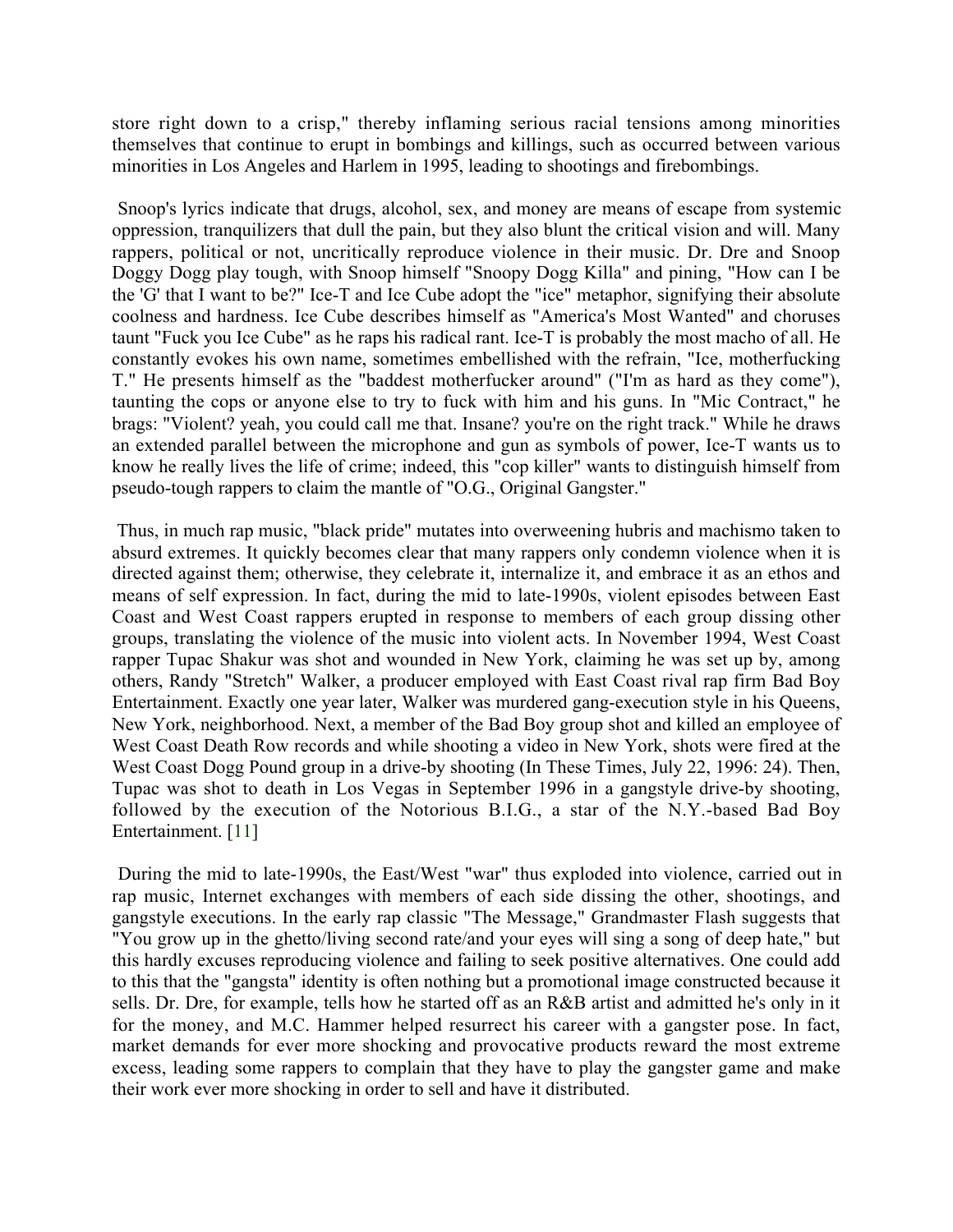By the late 1990s, however, there was such revulsion against the excesses of gangster rap that even members of the "hardcore" were seeking new directions. By 1993, the conventions of G-rap music and style were so exaggerated and over the top that Rusty Cundieff could produce a hilarious satire of its pretensions and eccentricities in the film Fear of a Black Hat. The real-life violence erupting constantly in rap culture, its sexism, and its problematic celebration of gangster life and style drove many away from the genre. Yet for a diagnostic critique, rap violence replicates the exorbitant competitiveness of contemporary capitalism, while its ferocity is part and parcel of a society that places sex and violence at the center of its media culture, and is not hesitant to use extreme force to defend the interests of its ruling elites, whether in the form of police brutality against the underclass or military intervention against declared enemies of the state.

Moreover, the excesses of rap are explained by Henry Louis Gates Jr. who acknowledges violence in rap is extreme, but argues: "When you're faced with a stereotype, you can disavow it or you can embrace it and exaggerate it to the nth degree. The rappers take the white Western culture's worst fear of black men and make a game out of it" (cited in Howe and Strauss 1993: 14). There is indeed an element of extreme parody, of constantly going over the edge, of hyperbolic exaggeration in rap, creating the need to constantly up the ante, making the next performance more extreme than the last.

Rappers often defend themselves by arguing that they are only describing black experience and sounding warnings about "black rage." Thomas Kockman suggests that the purpose of black verbal aggression "is to gain, without actually having to become violent, the respect and fear from others that is often won through physical combat" and that rap, therefore, might actually help to reduce physical violence (cited in Fiske 1994: 187). None of these apologies are very convincing. Indeed, the misogynistic, hedonistic, and violent outlook of gangsta rappers has involved many of them in real-life trouble: Flavor Flav, Dr. Dre, and others have been arrested on drug and alcohol charges; Snoop was charged with conspiracy in the murder of another black man that he claimed was in self-defense, although he was cleared in 1996; Tupac has been arrested on rape and sodomy charges, and was himself the victim of violence when shot and seriously wounded outside his recording studio, and then later shot to death; Easy E, who celebrated thug life, began a victim of its excesses himself dying of AIDS (though he made safe sex and anti-drug commercials during his last days); a member of Da Lench Mob was sentenced to 29 years to life for the murder of a male friend of his girlfriend, while another member of the same group was charged with murder in an altercation at a L.A. bowling alley; the founder of Death Row Records, Suge Knight, is back in jail after a parole violation and is reportedly the subject of a grand jury investigation for his possible role in the execution of Biggie Small; rapper and mogul Sean "Puffy Daddy" Combs is accused of assaulting an executive of Interscope Records, while other stories of violence within the rap music industry continue to circulate. [12]

Rap is thus a highly ambivalent cultural phenomenon with contradictory effects. At its best, rap is a powerful indictment of racism, oppression, and violence that calls our attention to the crisis of the inner cities and vividly describes the plight of African-Americans. Rap provides a positive valorization of blackness, celebrating black culture, pride, intelligence, strength, style, and creativity. It supplies a voice for a social group excluded from mainstream communication and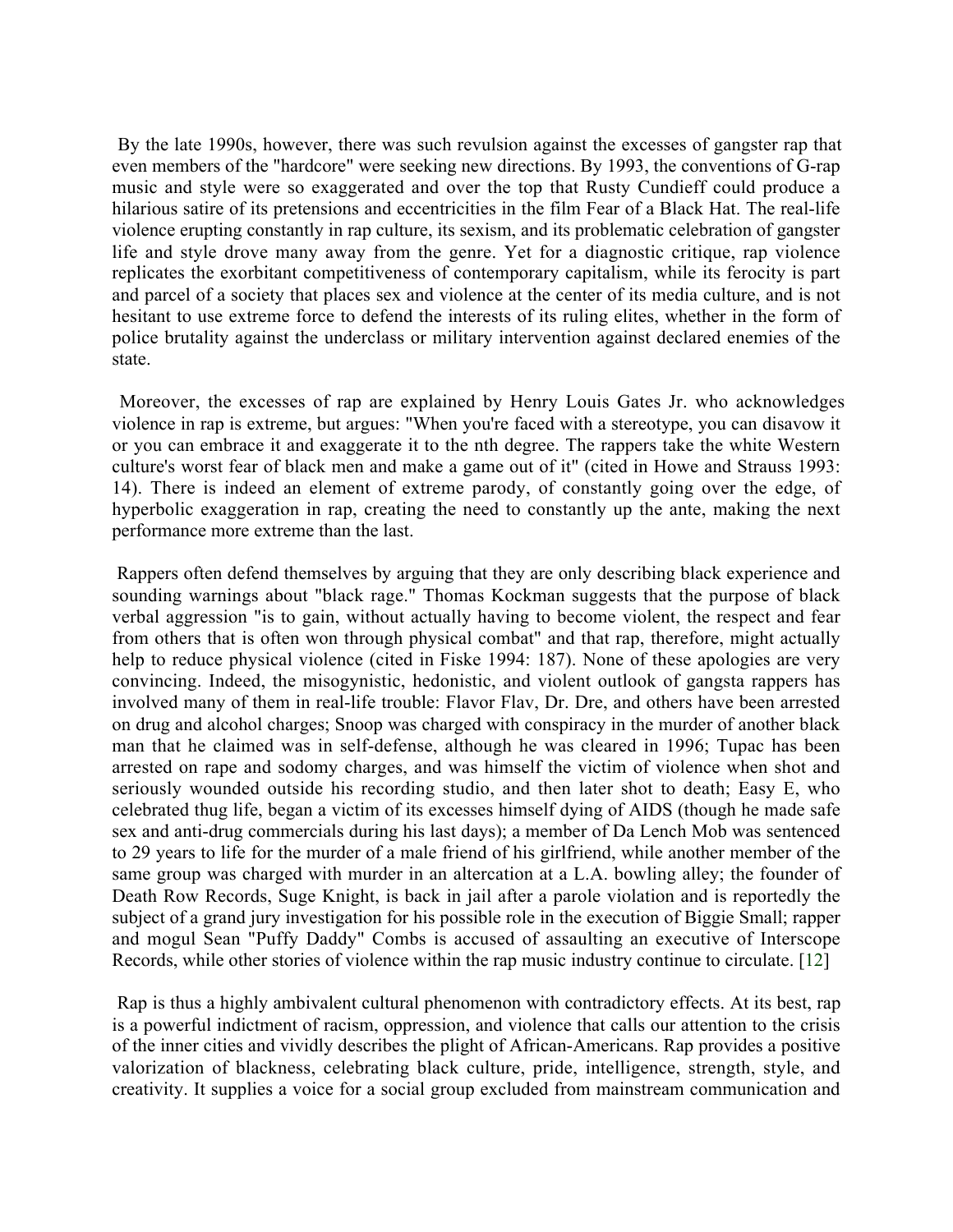enables members of other social groups to better understand the experiences, anger, and positions within the black community. It constitutes a set of oppositional cultural practices that can mobilize awareness and understanding of oppression and revolt, providing musical resources that can be used by groups struggling for justice and liberation. It is a potential wake-up call urging African-American and other audiences to break out of the cycle of drugs and violence, accept self-responsibility, and begin to restore their lives and communities in whatever ways possible as they struggle for broader societal changes.

At its worst, G-rap is itself racist, sexist, and glorifies violence, being little but a money-making vehicle that is part of the problem rather than the solution. Many of its images and models are highly problematic, such as the gangsta rap celebration of the outlaw, pimp, hedonistic pleasure seeker, and drug dealer. Yet rap is a contested terrain with its most virulent sexism contested by other rap artists who also attempt to provide an array of alternatives to the dubious figures of gangster rap. Some rap is random in its circulation of violence and anger, channelling it indiscriminately against the entire world, while other rap artists correctly target anger against the actual forces of oppression that have historically subjugated the black community. In short, Grap is but a part of a much broader and more multifaceted hip hop culture that has become a dominant cultural form and style in the present era.

Rap music is thus highly complex and many-sided with contradictory effects. It is clearly a formidable mode of cross-cultural communication, enabling white audiences to listen to black voices and assimilate black views that they might otherwise miss. Rap music makes the listener painfully aware of differences between black and white, rich and poor, male and female. Rap music brings to white audiences the uncomfortable awareness of black suffering, anger, and violence. More upscale and privileged audiences are enabled to experience the painful effects of deprivation and pain suffered in the urban ghettos. They can also confront grotesque caricatures of its own mainstream celebrations of wealth and materialism via the often gross in-your-face recounting of their new found wealth by black rap artists. Moreover, the aggressive expressions of male misogyny and violence toward women in some rap are a grim reminder of male violence and the hostile and dangerous attitudes that many men hold toward women, as its homophobic and racist attitudes indicate that oppressed underclasses also harbor prejudice and anger against other oppressed groups. Very often the oppressed direct their rage against their own people and other subaltern groups, thus furthering their own oppression and subordination.

Rap has thus proven itself to be a very potent and powerful musical idiom. The best rap draws on the Dionysian tradition in rock visible in Elvis Presley, James Brown, Janis Joplin, and others, driving its audiences into ecstasy and frenzy. [13] With its extreme sexuality and violence, rap bursts through all boundaries of propriety, good taste, and decorum, creating genuine shock effects of the sort described by Walter Benjamin (1969), who argued that in a media-saturated world art must shock its audiences to get their attention. Rap often goes to extremes, over the edge, into that tabooed region of excess that threatens the protectors of law and order, morality and taste. The rap spectacle is thus potentially highly subversive and in its more extreme forms enacts a Dionysian subversion of boundaries, entering a realm of anarchy, lawlessness, and chaos.

Rap is thus at once a formidable form of musical expression, a subcultural means of opposition,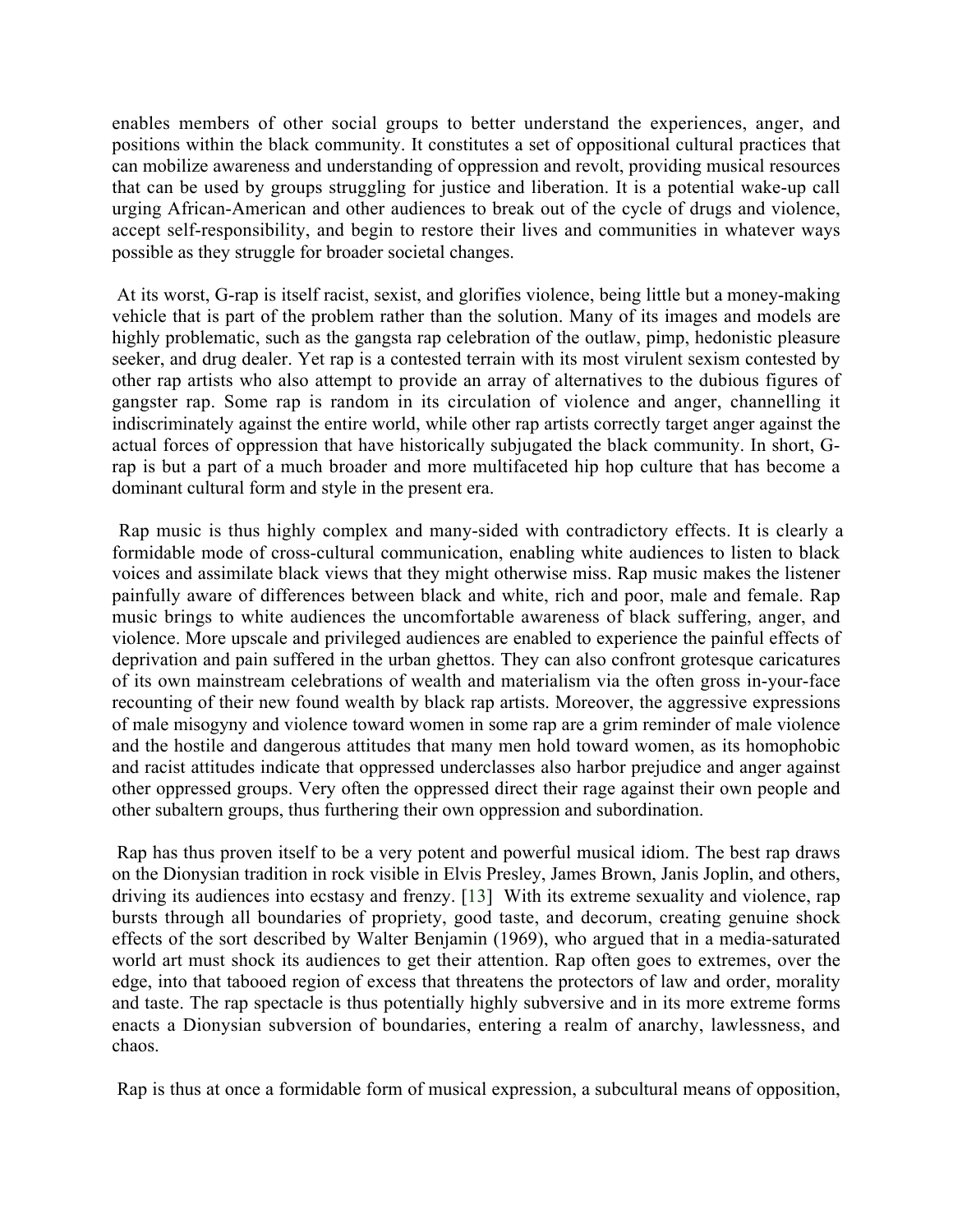a cultural idiom of counterhegemonic anger and rebellion, and an indicator that existing societies are structured according to a system of differences between dominant and subordinate classes, groups, races, and genders. Exploding false homogenization and humanisms, rap music is thus an anthem of postmodern marginality and conflict, a vivid articulation of the extent to which difference and opposition are structuring principles of contemporary society, and a reminder of the growing differences between the haves and the have nots. It is the thorn on the rose of media culture which pricks its audiences into awareness of the shadowside and underclass of American society. It is a frequently embarrassing reminder that all is not well in the home of the brave and the land of the free. Rap vividly reminds us that the red, white, and blue of the flag are not yet signifiers of a multicultural society where the colors of the rainbow complement each other and harmonize rather then clash.

Yet rap can further a destructive type of identity politics, promoting a binary opposition between white and black, cops and gangsters, men and women, straight and gay, that stigmatizes one of the terms of the binary. However, with its heavy emphasis on color, rap music calls attention to the importance of racial difference and focuses attention on whiteness as well as blackness. Rap thus troubles and problematizes the system of racial difference whereby blackness is marginalized, silenced, and excluded from the cultural dialogue and whiteness is assumed as the norm and the normal. Rap can force white audiences to reflect on their own racial construction, on the ways that whites oppress blacks, on the ways that their own subject positions are constructed in opposition to an Other who is often presented in a negative light. Rap is thus a significant part of the postmodern adventure that forces an increasingly multicultural and multiracial society to become aware of its differences and to learn to live with otherness and dissimilarity.

# **Endnotes**

1. As we note below, hip hop is a broader cultural matrix that includes dance, performance, visual art, style, fashion, and a mode of life; rap is the form of musical idiom that articulates the ethos of hip hop culture. On the relationship between hip hop and rap and for various accounts of their historical genesis and significance, see Toop 1984; George 1988 and 1998; Gilroy 1991 and 1994; Dyson 1993 and 1996; Rose 1994; Lipsitz 1994; and Kellner 1995. This study was carried out as part our forthcoming The Postmodern Adventure, which follows Best and Kellner 1991 and 1997. (back)

2. Tupac recorded songs anticipating his death, including "Death Around the Corner" and "If I Die 2nite", which we discuss below; Biggie Smalls also cut two records entitled "Ready to Die" and "Life after Death" before his execution, which were released after his death. (back)

3. Two recent testimonies to the potency and popularity of rap are found in Newsweek article (February 8, 1999: 52-66) which documents rap's global popularity, claiming that it is to the present era what Benny Goodman was to the swing era and the Beatles to the 1960s; the article notes that rap music sold 81 million CDs in 1998, compared with the ever popular country music which sold 72 million. And in March 1999, MTV featured a five-day hip hop retrospective that looked back on the genre, played rockumentaries on the main figures, engaged in panel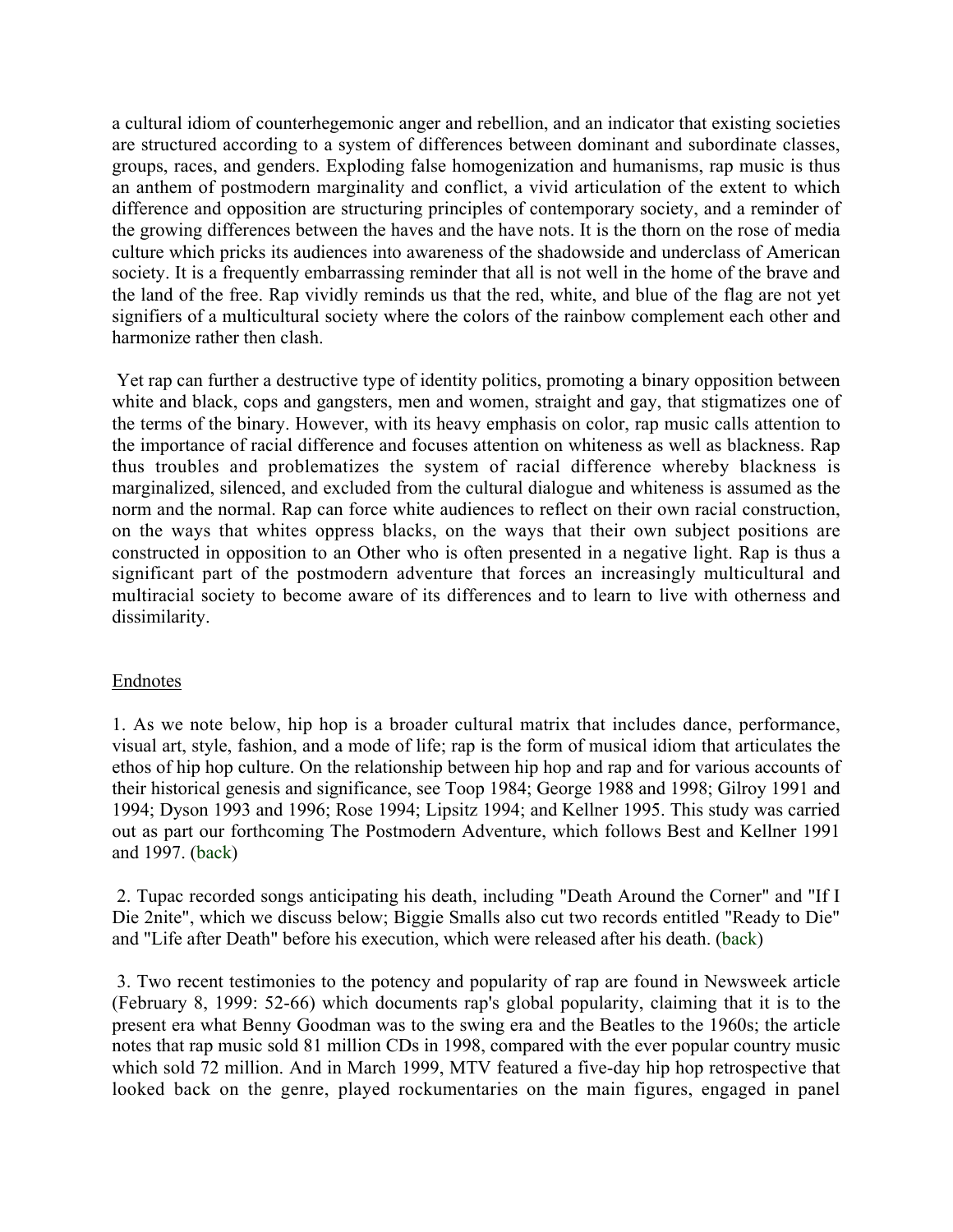discussions and demonstrations of DJ and MC style, and played top rated songs of the "old school" and "now school," and the top twenty-five rated rap music videos of all time. (back)

4. As Ferguson and Rogers write: "the combination of social-spending cuts, other budget initiatives, and the massively regressive tax bill produced a huge upward distribution of American income. Over the 1983-1985 period the policies reduced the incomes of household making less then \$20,000 a year by \$20 billion, while increasing the incomes of households making more then \$80,000 by \$35 billion. For those at the very bottom of the income pyramid, making under \$10,000 per year, the policies produced an average loss of \$1,100 over 1983-85. For those at the top, making more than \$200,000 a year, the average gain was \$60,000. By the end of Reagan's first term, U.S. income distribution was more unequal than at any time since 1947, the year the Census Bureau first began collecting data on the subject. In 1983, the top 40% of the population received a larger share of income than at any time since 1947" (1986: 130). (back)

5. On rap as a modernist genre, see Gilroy 1994 and Kellner 1995a. While one could read the highly elaborate productions of Ice-T and Ice Cube and the entire work of Public Enemy as deploying modernist cultural strategies of creating a unique voice and style, of producing a distinctive vision of the world, and envisaging radical cultural and social change in the mode of the modernist avant-garde, there are also distinctive postmodern motifs in rap, as we will stress in the following analysis. (back)

6. In the mid-1980s, MTV came under heavy fire for not playing enough black music. They rectified this situation by featuring soul music and rap in regular time-slots. Beavis and Butt-Head too have expressed their appreciation for rap, albeit often with tongue-in-cheek, as they playfully satirize its language and dance style (with Butt-Head mimicking doggy-style sex spiced with spanking). They also can easily spot a white negro like Vanilla Ice, whom they devastatingly dismiss with only a contemptuous glance at one another. Yet the more politically explosive music videos like Public Enemy's "Shut it down!" are not shown on MTV or other mainstream musical venues. Yet MTV's showcasing of rap, culminating in a five-day March 1999 focus on rap and Hip Hop culture, has done much to circulate rap/hip hop as a global popular. (back)

7. Black paranoia is evident even in mainstream Black celebrities like Bill Cosby who in a 1991 interview on CNN's Showbiz Today stated: "AIDS was started by human beings to get after people they didn't like." For Public Enemy's version of this belief, check out the song "Race Against Time" on their 1994 album Muse Sick-N- Hour Mess Age. (back)

8. KRS ONE's article "Stop the Violence Movement" is published in Rap Sheet (August 1994): 14. (back)

9. He provided this defense in a 1996 MTV interview "Snoop Raw" and in a Playboy interview, October, 1995: 60. (back)

10. A book on a Canadian serial murderer who tortured and killed young women indicated that he constantly listened to rap music as he performed his vile acts (Burnside and Cairns 1995: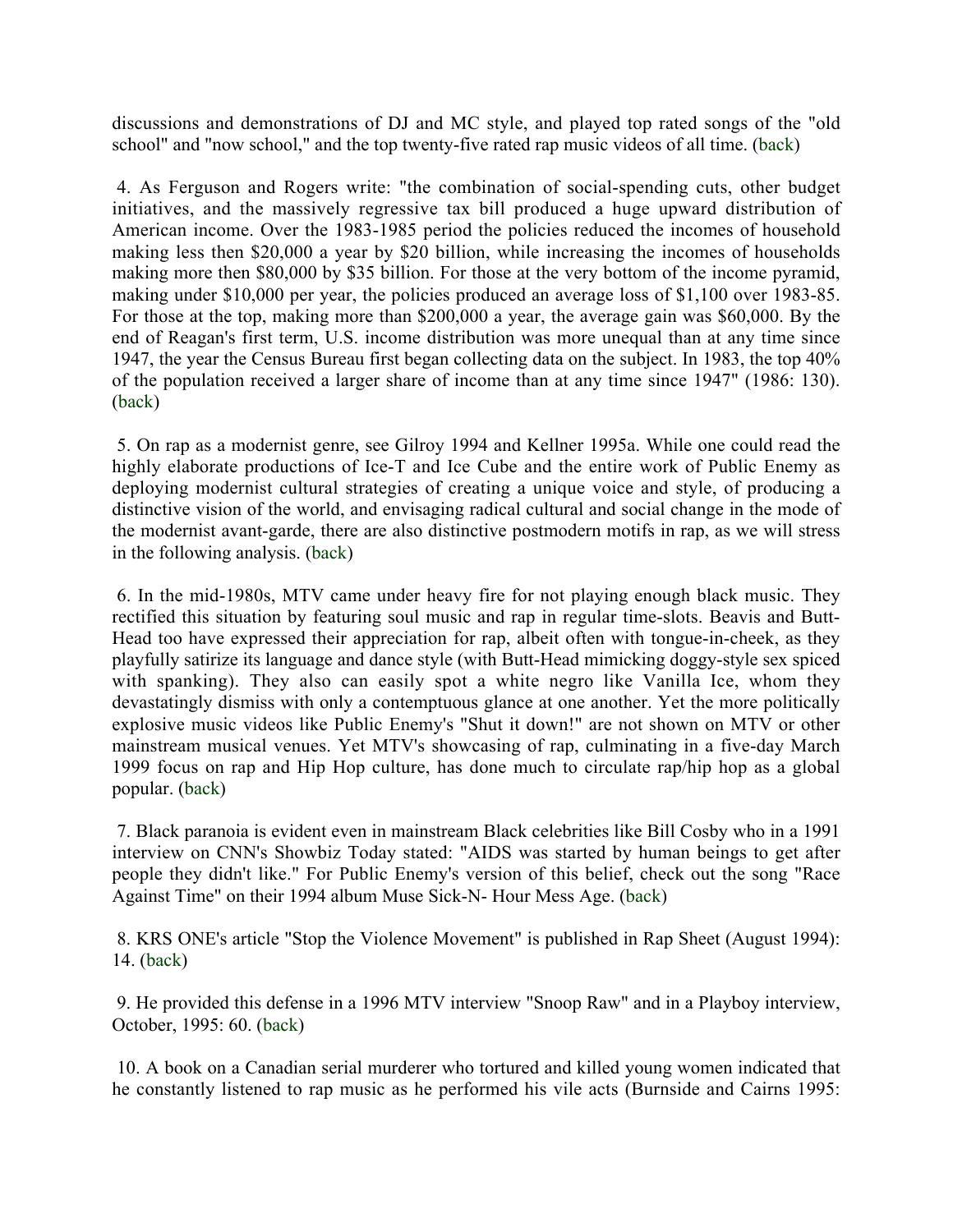265ff), and an account of a gang rape by a women who suffered it indicates that the prolonged assault was accompanied by rap music (Morgan 1995: 181f.). Thus, there is evidence that rap misogyny does provoke and provide a pretext and soundtrack for sexual violence. (back)

11. Rivalry and dissing between East and West Coast rap goes back to the early 1990s; see Paul Gilroy's (1996: 308f.) citing and discussion of New York rap artist Tim Dogg's attack on West Coast gangster rap in his 1991 EP Fuck Compton. After the shooting of Tupac and Biggie, however, there has been a concerted effort to cool the rivalry between East Coast and West Coast. (back)

12. Members of the rap culture tell of recurrent violence within Death Row records in a 1998 MTV rockumentary, while a Los Angeles Times story reports violence against writers for rap music magazines (January 1, 1999: F16, F18). (back)

13. The term "Dionysian" derives from the Greek god Dionysus, the god of the festival and ecstasy; see the description in Nietzsche 1967. From this perspective, the more extreme versions of rap are a baccalanian festival of excess, an expenditure of anarchic and creative energies that draw on the deepest roots of Eros and Thanatos, sex and violence. (back)

# Works Cited

Baker, Houston A. Black Studies, Rap and the Academy. Chicago: University of Chicago Press, 1993.

Benjamin, Walter. Illuminations. New York: Schocken Books, 1969.

Best, Steven, and Kellner, Douglas. Postmodern Theory: Critical Interrogations. London and New York: MacMillan and Guilford Press, 1991.

- - - . The Postmodern Turn . London and New York: Routledge and Guilford Press, 1997.

- - - . The Postmodern Adventure. New York: Guilford Press, (forthcoming).

Dyson, Michael. Reflecting Black. Minneapolis: University of Minnesota Press, 1993.

- - - . Between God and Gangsta Rap: Bearing Witness to Black Culture. New York: Oxford University Press, 1996.

Ferguson, Tom and Joel Rogers. Right Turn. New York: Will and Wang, 1986.

Fiske, John. Media Matters. Minneapolis: University of Minnesota Press, 1994.

Gates, Henry Louis. The Signifying Monkey. A Theory of Afro-American Literary Criticism. New York: Oxford University Press, 1988.